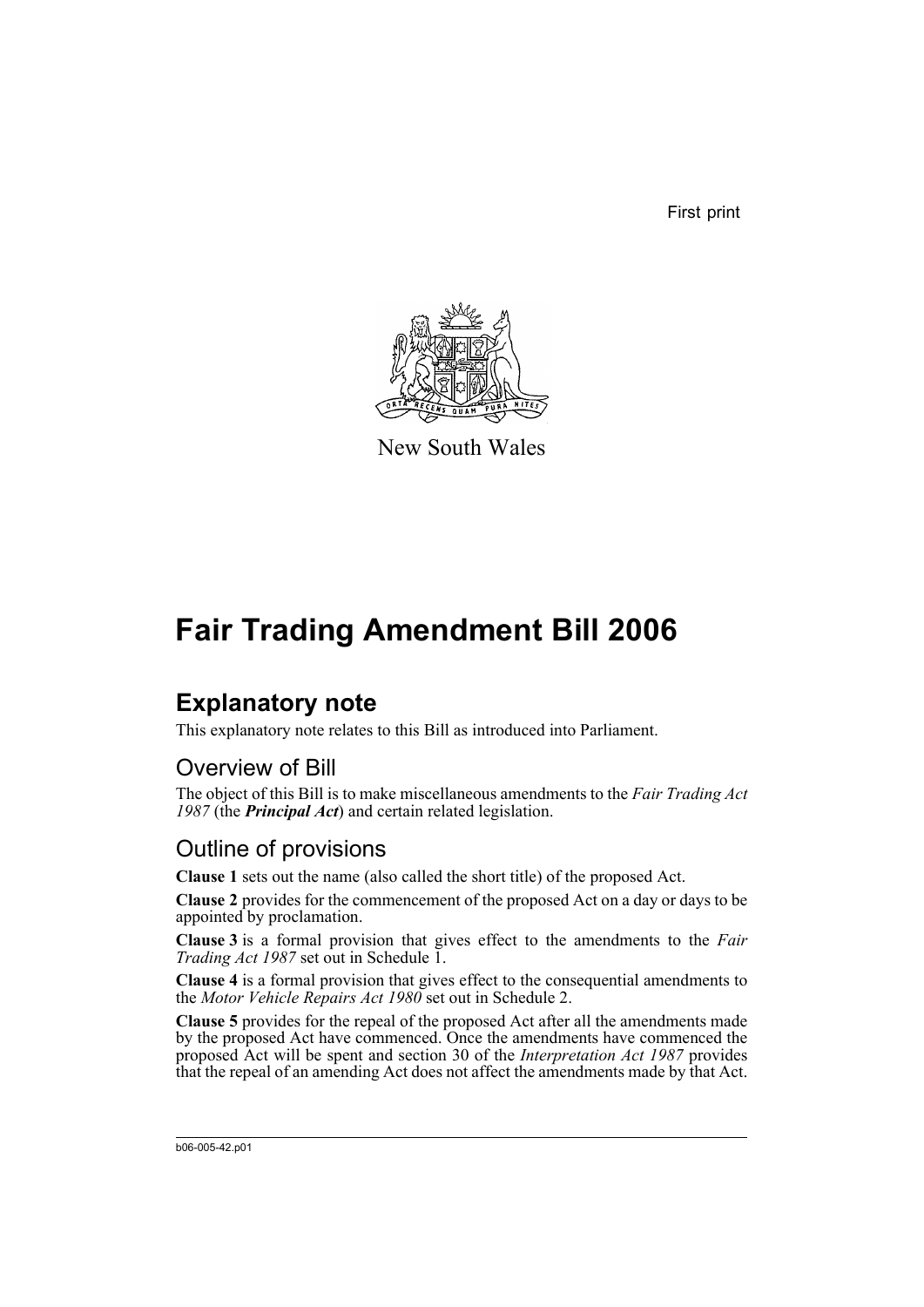Explanatory note

### **Schedule 1 Amendment of Fair Trading Act 1987**

**Schedule 1 [1]** inserts proposed section 5A into the Principal Act to make it clear that the Principal Act is intended to have extraterritorial application in so far as the legislative powers of the State permit. The proposed section also makes it clear that the Principal Act extends to conduct either in or outside the State that:

- (a) is in connection with goods or services supplied in the State, or
- (b) affects a person in the State, or
- (c) results in loss or damage in the State.

**Schedule 1 [2]** inserts proposed section 19A (6A) into the Principal Act to provide that the Director-General (see note below) may order that anything seized by an investigator under the authority of a search warrant issued under section 19A be sold, destroyed or otherwise disposed of, if:

- (a) the thing is no longer required to be retained as evidence in proceedings for an offence against the Principal Act or any other Act, and
- (b) the person who had lawful possession of the thing before it was seized cannot be found or does not wish to have the thing returned.

If the thing is disposed of by way of sale, the proceeds of sale are to be paid to the Treasurer for payment into the Consolidated Fund.

**Note.** In section 4 (1) of the Principal Act, *Director-General* is defined to mean:

- (a) the Commissioner for Fair Trading, Department of Commerce, or
- (b) if there is no such position in the Department—the Director-General of the Department.

(See also the related amendment inserting proposed section 93 into the Principal Act by **Schedule 1 [20]** below.)

**Schedule 1 [3]** amends section 20 (Power to obtain information, documents and evidence) of the Principal Act to provide that the power in that section to obtain information, documents and evidence may be used in relation to:

- (a) matters that are the subject of a complaint received by the Director-General under section 9 (1) (c) of the Principal Act, and
- (b) matters that are the subject of an investigation by the Director-General under section 9 (2) of the Principal Act (being investigations into the laws in force, and other matters, relating to the interests of consumers and other matters relating to the interests of consumers that are referred to the Director-General by the Minister for Fair Trading).

**Schedule 1 [4] and [5]** amend section 20 (2) of the Principal Act to provide that the functions under that subsection may be exercised by the Director-General.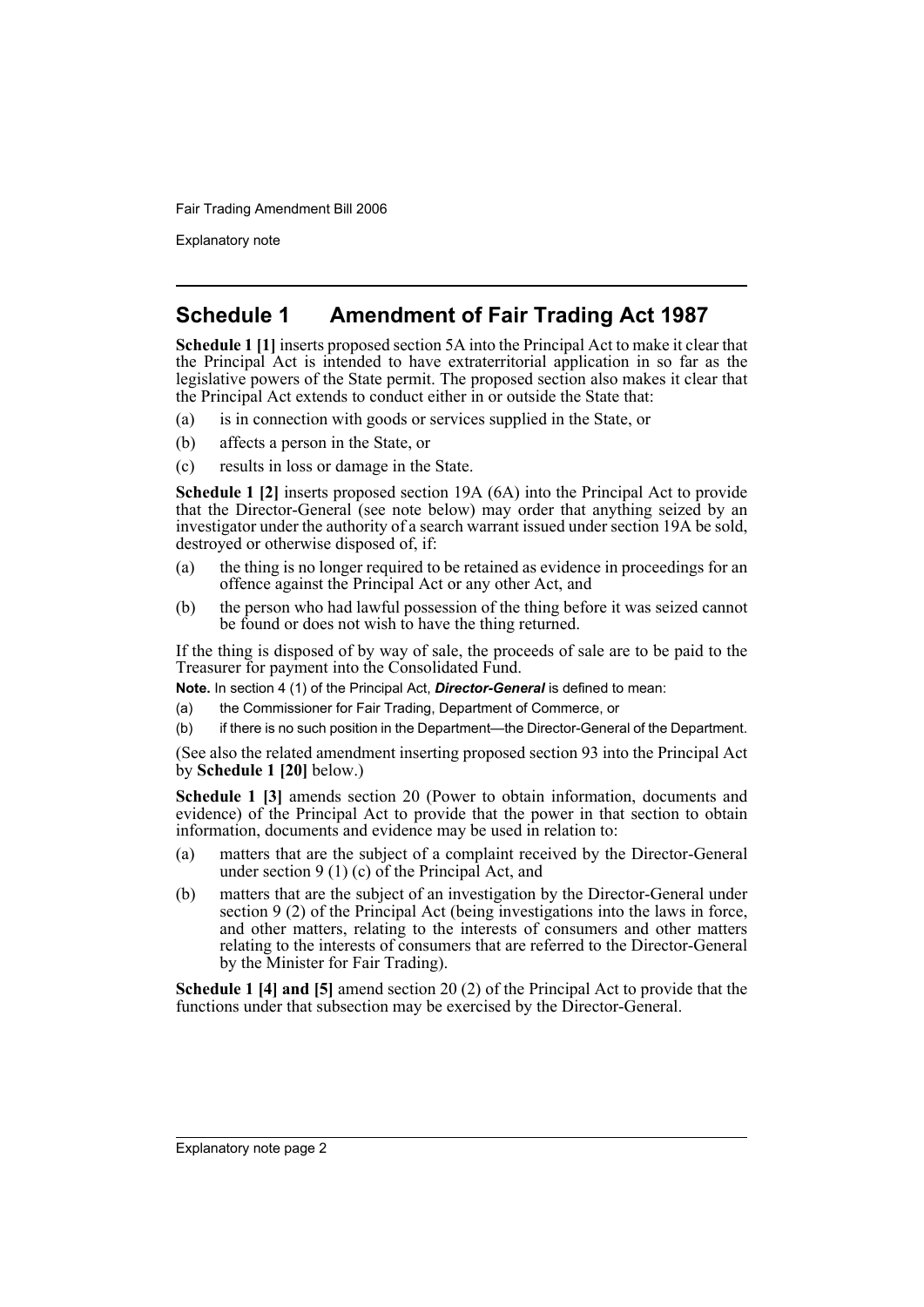Explanatory note

**Schedule 1 [6]** inserts proposed section 20 (6) and (7) into the Principal Act to provide that:

- (a) the Director-General may only delegate his or her functions under section 20 to a person who is an officer within the meaning of the Principal Act (basically, a public servant or other person engaged by the Director-General), and
- (b) if requested to do so by a person required to comply with a notice given under section 20 by a delegate of the Director-General, the delegate must provide the person with evidence of that person's identity and evidence of the delegation that enables the delegate to give the notice.

**Schedule 1 [7] and [8]** amend section 25B of the Principal Act to provide that the Fair Trading Advisory Council is to consist of not less than 6, but not more than 16, members of whom one is to be the Director-General (or a nominee of the Director-General) and not less than 5, but not more than 15, are to be appointed by the Minister for Commerce as having, in the opinion of the Minister, expertise or qualifications appropriate to the Council's functions (as consumer or industry representatives or otherwise).

**Schedule 1 [9] and [10]** amend various provisions in Division 6 of Part 2 of the Principal Act to change the name of the Motor Trade Advisory Council to the Motor Vehicle Industry Advisory Council. (See also the abolition of the Council of the Motor Vehicle Repair Industry Authority by **Schedule 2** below).

**Schedule 1 [11] and [12]** amend section 25E of the Principal Act to provide that the Motor Vehicle Industry Advisory Council is to consist of not less than 6, but not more than 16, members of whom one is to be the Director-General (or a nominee of the Director-General) and not less than 5, but not more than 15, are to be appointed by the Minister for Commerce as having, in the opinion of the Minister, expertise or qualifications appropriate to the Council's functions (as consumer or industry representatives or otherwise).

**Schedule 1 [13] and [14]** amend section 25H of the Principal Act to provide that the Property Services Advisory Council is to consist of not less than 6, but not more than 16, members of whom one is to be the Director-General (or a nominee of the Director-General) and not less than 5, but not more than 15, are to be appointed by the Minister for Commerce as having, in the opinion of the Minister, expertise or qualifications appropriate to the Council's functions (as consumer or industry representatives or otherwise).

**Schedule 1 [15] and [16]** amend section 25N of the Principal Act to provide that the Retirement Villages Advisory Council is to consist of not less than 6, but not more than 16, members of whom one is to be the Director-General (or a nominee of the Director-General) and not less than 5, but not more than 15, are to be appointed by the Minister for Fair Trading as having, in the opinion of the Minister, expertise or qualifications appropriate to the Council's functions (as consumer or industry representatives or otherwise).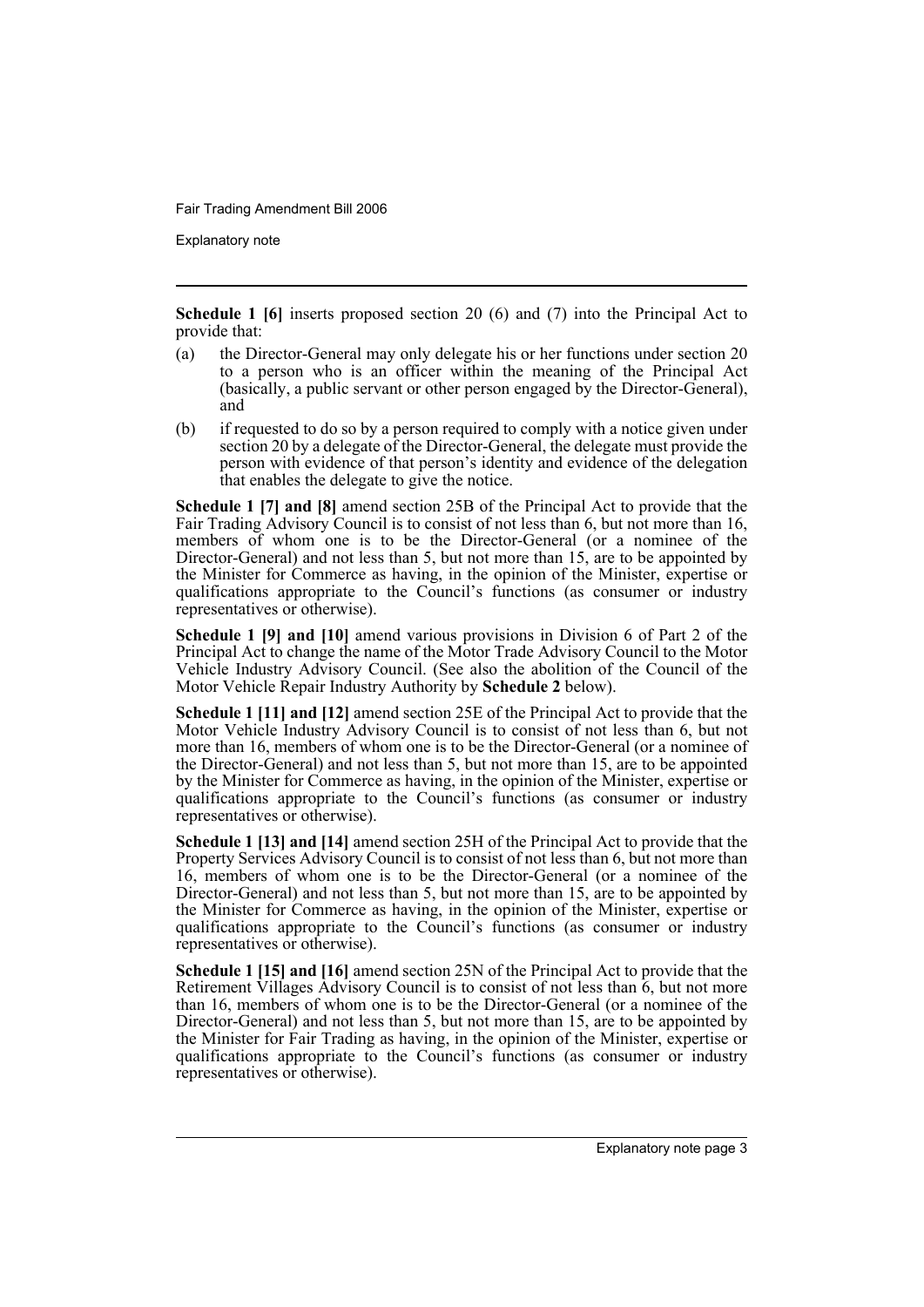Explanatory note

**Schedule 1 [17] and [18]** amend section 58 of the Principal Act (that relates to demands for unsolicited goods or unsolicited services or entries in directories) to provide that, for the purposes of that section, a person is taken to assert a right to payment for unsolicited goods or unsolicited services, or of a charge for the making of an entry in a directory, if the person sends any invoice or other document stating the amount of the payment or setting out the price of the goods or services or the charge for the making of the entry and does not include in the invoice or document a warning statement that:

- (a) is printed in upper case and a type not smaller than 18 point and is located at the top of the first page of the invoice or document, and
- (b) states "THIS IS NOT A BILL. YOU ARE NOT REQUIRED TO PAY ANY MONEY.".

**Schedule 1 [19]** inserts proposed section 58A into the Principal Act to provide that it is an offence to assert a right to payment for certain unauthorised advertisements. The proposed section is similar to the current provisions of section 58 of the Principal Act that prohibit a person asserting a right to payment for unauthorised entries in directories. The proposed section will not apply to publications published by:

- (a) a large proprietary company or a subsidiary of such a company or a listed corporation or a subsidiary of such a corporation, or
- (b) the publisher of any publication which has an audited circulation of 10,000 copies or more per week, or a person which is a related body corporate to such a person, or
- (c) a servant of the Crown, a body corporate which represents the Crown or a local council, or
- (d) any other person prescribed by the regulations under the Principal Act.

Contravention of the proposed section will be an offence (see section 62 of the Principal Act) carrying a maximum penalty of:

- (a) in the case of a person other than a body corporate—200 penalty units (currently \$22,000), or
- (b) in the case of a body corporate—1,000 penalty units (currently \$110,000).

Contravention of the proposed section may also give rise to civil remedies (see section 68 of the Principal Act).

**Schedule 1 [20]** inserts proposed section 93 into the Principal Act to provide that the Director-General may order that anything that the Director-General has obtained in the course of an investigation under the Principal Act (other than anything seized by an investigator under the authority of a search warrant issued under section 19A) be sold, destroyed or otherwise disposed of, if:

(a) the thing is not required to be retained as evidence in proceedings for an offence against the Principal Act or any other Act, and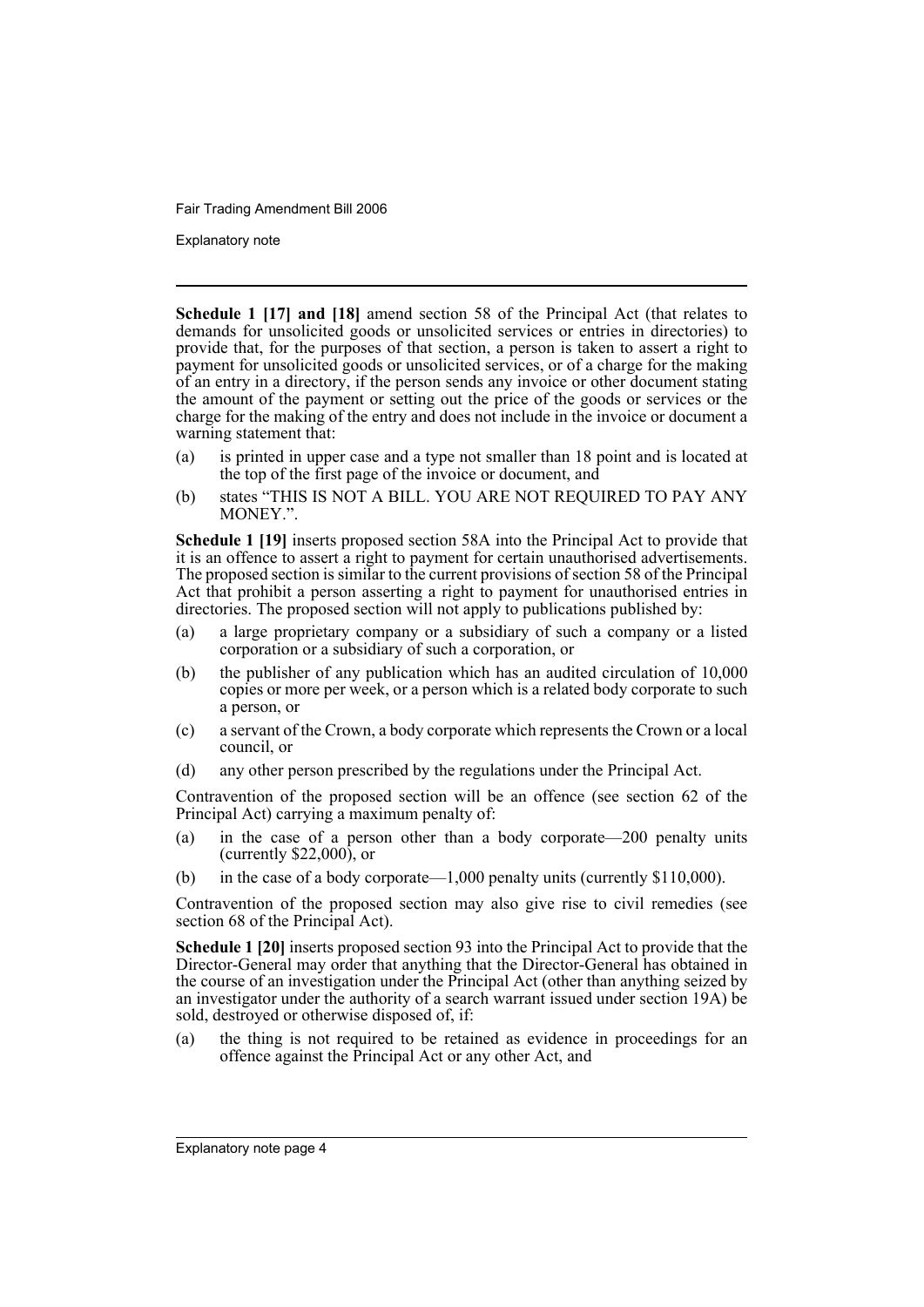Explanatory note

(b) the person who had lawful possession of the thing before it came into the Director-General's possession cannot be found or does not wish to have the thing returned.

If the thing is disposed of by way of sale, the proceeds of sale are to be paid to the Treasurer for payment into the Consolidated Fund.

**Schedule 1 [21]** inserts proposed clause 11G into Schedule 5 (Savings and transitional provisions) to the Principal Act to provide that:

- (a) a person who, immediately before the amendment of Division 6 of Part 2 of the Principal Act by this proposed Act, held office as a member of the former Motor Trade Advisory Council ceases to hold office on that amendment, and
- (b) a member who ceases to hold office because of this proposed clause is not entitled to any remuneration or compensation because of so ceasing to hold office.

**Schedule 1 [22]** amends clause 12 (1) of Schedule 5 (Savings and transitional provisions) to the Principal Act to enable regulations of a savings and transitional nature consequent on the enactment of the proposed Act to be made.

### **Schedule 2 Amendment of Motor Vehicle Repairs Act 1980**

**Schedule 2 [1]–[5]** amend various provisions of the *Motor Vehicle Repairs Act 1980* to abolish the Council of the Motor Vehicle Repair Industry Authority.

**Schedule 2 [6]** amends clause 1 (1) of Schedule 5 (Savings and transitional provisions) to the *Motor Vehicle Repairs Act 1980* to enable regulations of a savings and transitional nature consequent on the enactment of the proposed Act to be made (but only to the extent that it amends the *Motor Vehicle Repairs Act 1980*).

**Schedule 2 [7]** inserts proposed clause 14 into Schedule 5 (Savings and transitional provisions) to the *Motor Vehicle Repairs Act 1980* to deal with certain savings and transitional issues consequent on the abolition of the Council of the Motor Vehicle Repair Industry Authority.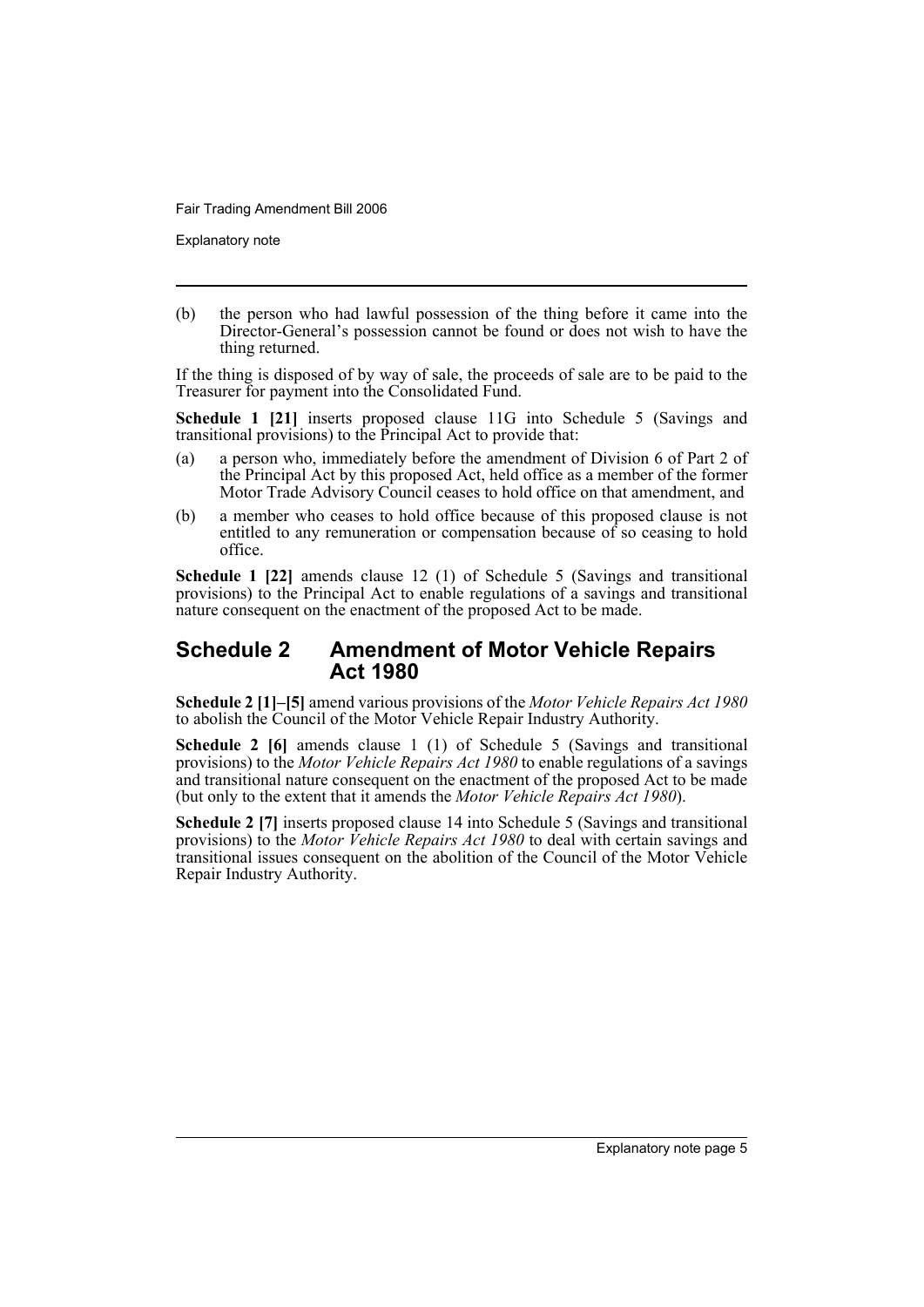Explanatory note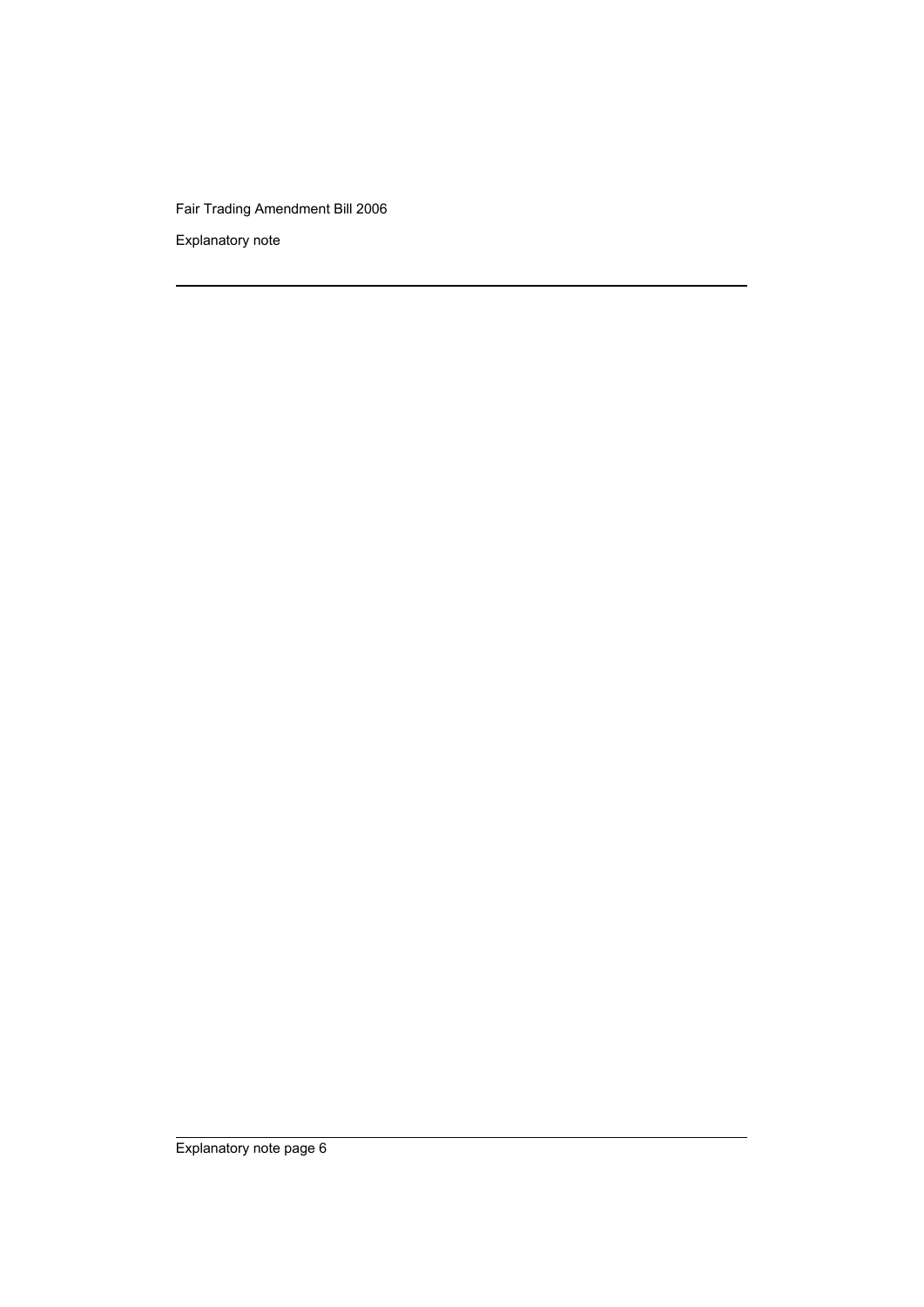First print



New South Wales

# **Fair Trading Amendment Bill 2006**

## **Contents**

|            |                                                   | Page                  |
|------------|---------------------------------------------------|-----------------------|
|            | Name of Act                                       | 2                     |
|            | Commencement                                      | 2                     |
|            | Amendment of Fair Trading Act 1987 No 68          | $\mathbf{2}^{\prime}$ |
|            | Amendment of Motor Vehicle Repairs Act 1980 No 71 | $\mathbf{2}^{\circ}$  |
| 5          | Repeal of Act                                     | $\mathcal{P}$         |
| Schedule 1 | Amendment of Fair Trading Act 1987                | 3                     |
| Schedule 2 | Amendment of Motor Vehicle Repairs Act 1980       | 10                    |
|            |                                                   |                       |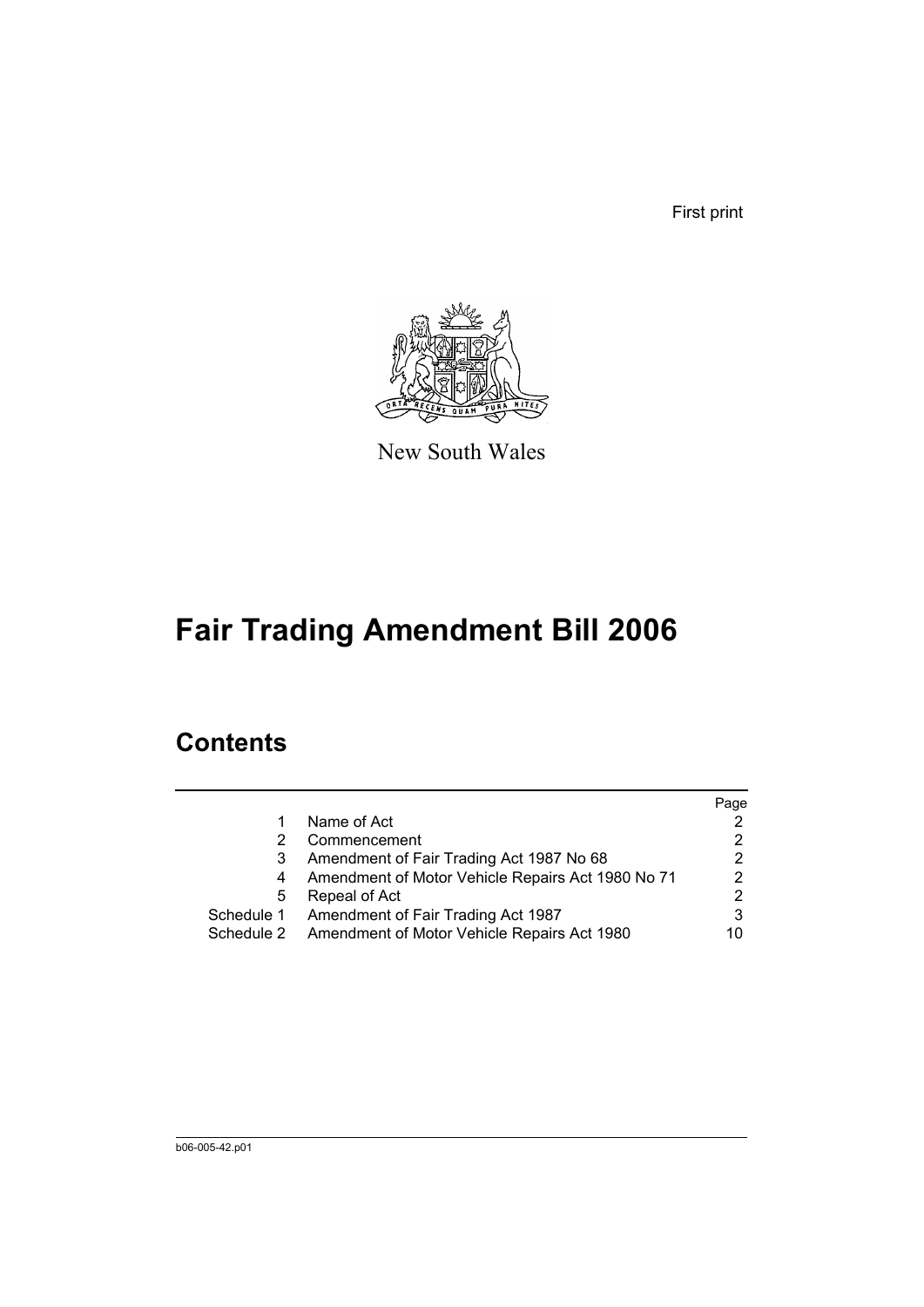Contents

Page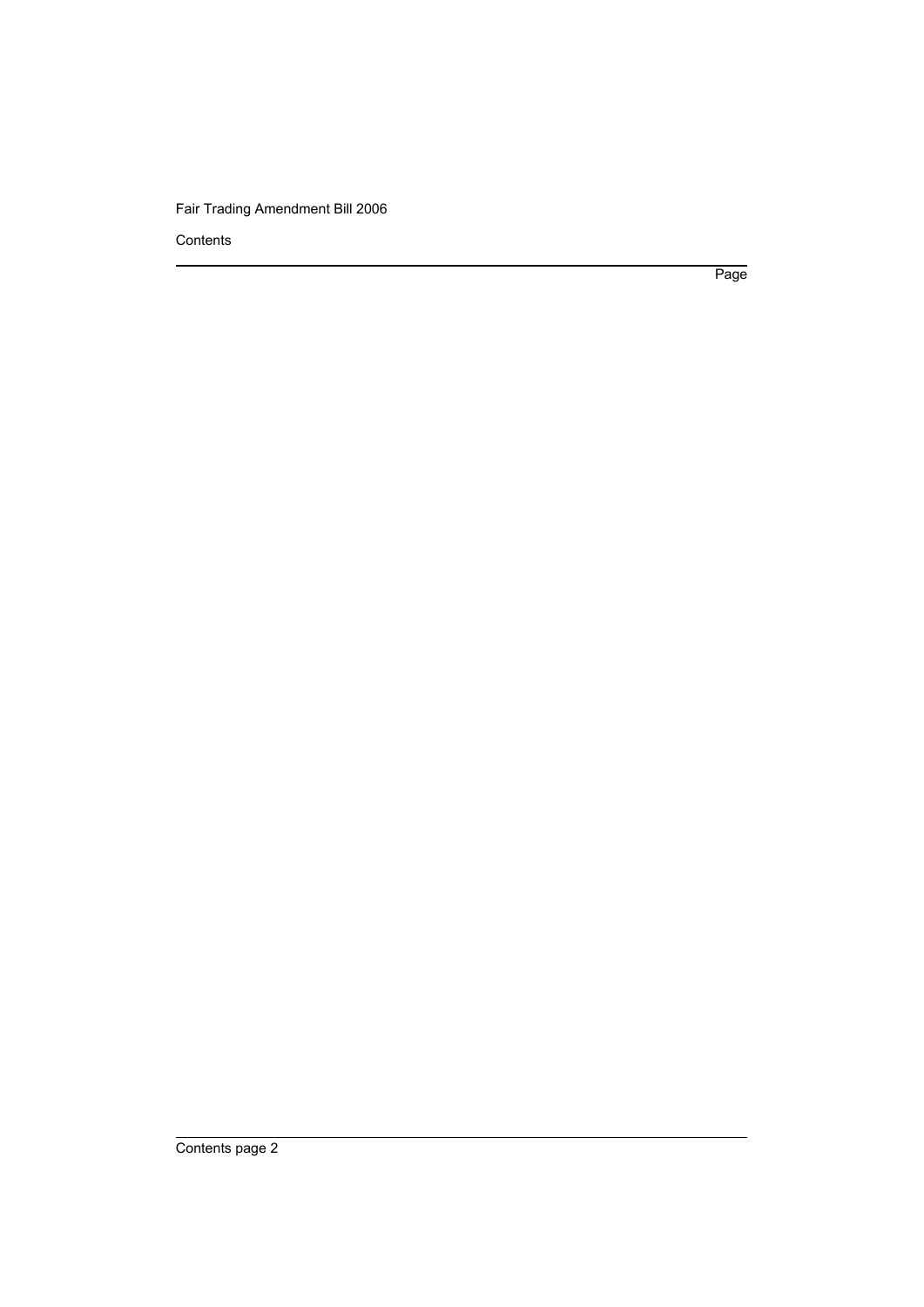

New South Wales

# **Fair Trading Amendment Bill 2006**

No , 2006

### **A Bill for**

An Act to amend the *Fair Trading Act 1987* to make further provision with respect to the extraterritorial application of that Act, advertising, false billing, the powers of the Commissioner for Fair Trading and Advisory Councils; and for other purposes.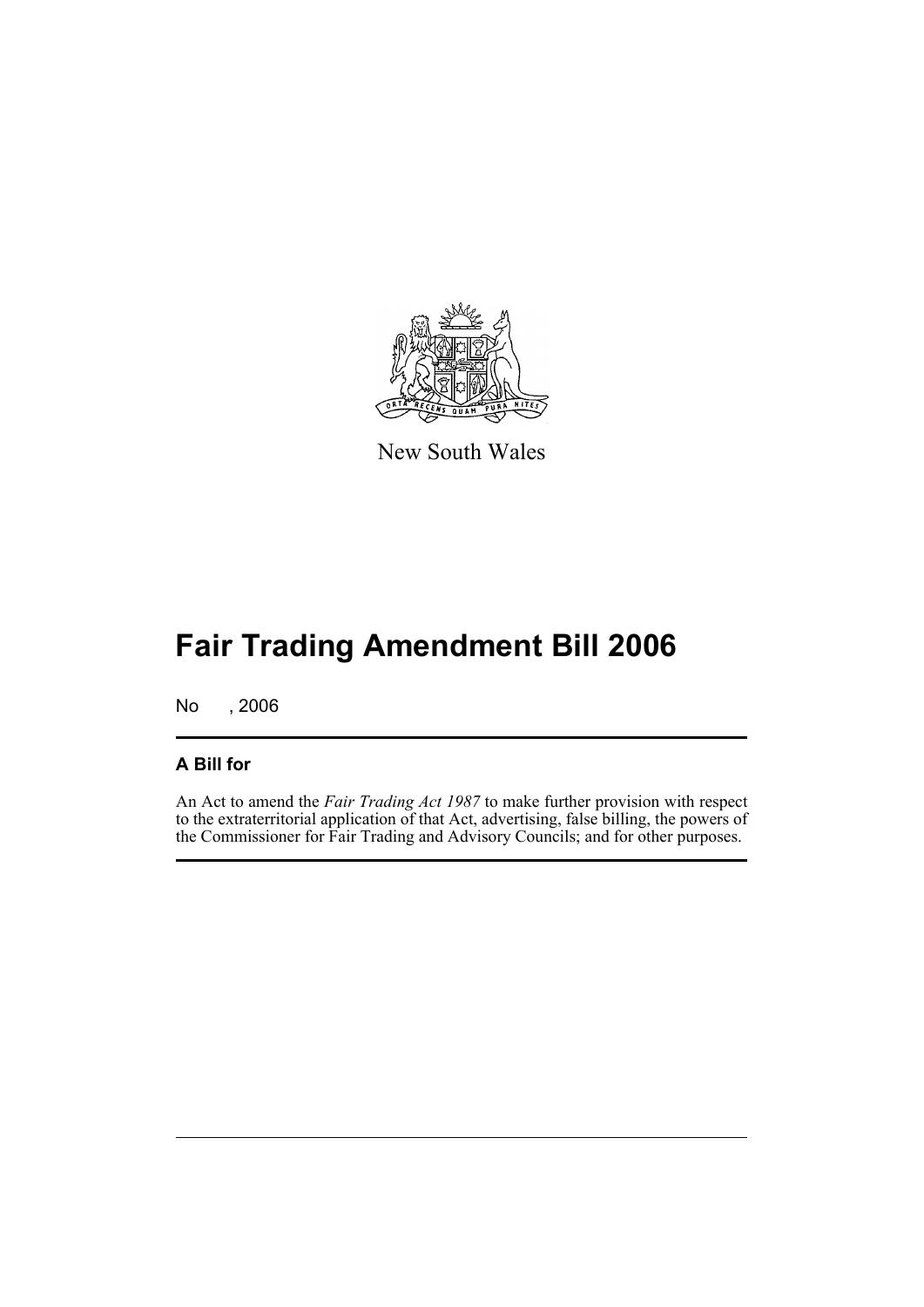<span id="page-9-4"></span><span id="page-9-3"></span><span id="page-9-2"></span><span id="page-9-1"></span><span id="page-9-0"></span>

|              |     | The Legislature of New South Wales enacts:                                                                                                                | 1              |
|--------------|-----|-----------------------------------------------------------------------------------------------------------------------------------------------------------|----------------|
| 1            |     | Name of Act                                                                                                                                               | 2              |
|              |     | This Act is the Fair Trading Amendment Act 2006.                                                                                                          | 3              |
| $\mathbf{2}$ |     | Commencement                                                                                                                                              | $\overline{4}$ |
|              |     | This Act commences on a day or days to be appointed by proclamation.                                                                                      | 5              |
| 3            |     | Amendment of Fair Trading Act 1987 No 68                                                                                                                  | 6              |
|              |     | The Fair Trading Act 1987 is amended as set out in Schedule 1.                                                                                            | $\overline{7}$ |
| 4            |     | Amendment of Motor Vehicle Repairs Act 1980 No 71                                                                                                         | 8              |
|              |     | The <i>Motor Vehicle Repairs Act 1980</i> is amended as set out in<br>Schedule 2.                                                                         | 9<br>10        |
| 5            |     | <b>Repeal of Act</b>                                                                                                                                      | 11             |
|              | (1) | This Act is repealed on the day following the day on which all of the<br>provisions of this Act have commenced.                                           | 12<br>13       |
|              | (2) | The repeal of this Act does not, because of the operation of section 30<br>of the <i>Interpretation Act 1987</i> , affect any amendment made by this Act. | 14<br>15       |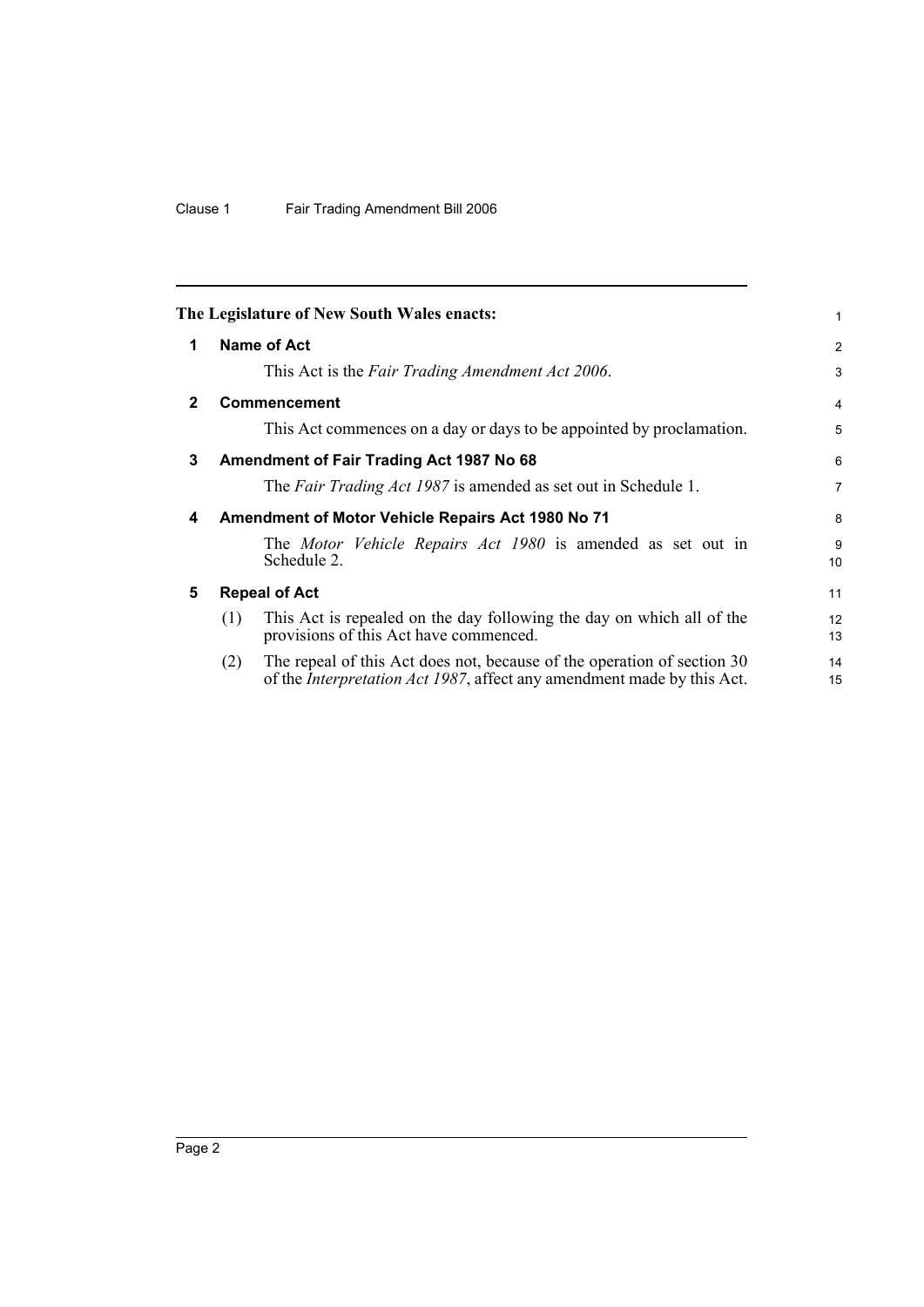Amendment of Fair Trading Act 1987 Schedule 1

<span id="page-10-0"></span>

| <b>Schedule 1</b> |           |                         | <b>Amendment of Fair Trading Act 1987</b> |                                                                                                                                                                                                 |                     |  |  |  |
|-------------------|-----------|-------------------------|-------------------------------------------|-------------------------------------------------------------------------------------------------------------------------------------------------------------------------------------------------|---------------------|--|--|--|
|                   |           |                         |                                           | (Section 3)                                                                                                                                                                                     | $\overline{2}$      |  |  |  |
| [1]               |           | <b>Section 5A</b>       |                                           |                                                                                                                                                                                                 | 3                   |  |  |  |
|                   |           | Insert after section 5: |                                           |                                                                                                                                                                                                 | 4                   |  |  |  |
|                   | <b>5A</b> |                         |                                           | <b>Extraterritorial application</b>                                                                                                                                                             | 5                   |  |  |  |
|                   |           | (1)                     |                                           | This Act is intended to have extraterritorial application in so far<br>as the legislative powers of the State permit.                                                                           | 6<br>$\overline{7}$ |  |  |  |
|                   |           | (2)                     |                                           | Without limiting subsection (1), this Act extends to conduct<br>either in or outside the State that:                                                                                            | 8<br>9              |  |  |  |
|                   |           |                         | (a)                                       | is in connection with goods or services supplied in the<br>State, or                                                                                                                            | 10<br>11            |  |  |  |
|                   |           |                         | (b)                                       | affects a person in the State, or                                                                                                                                                               | 12                  |  |  |  |
|                   |           |                         | (c)                                       | results in loss or damage in the State.                                                                                                                                                         | 13                  |  |  |  |
| [2]               |           |                         |                                           | Section 19A Powers of search and seizure under search warrant                                                                                                                                   | 14                  |  |  |  |
|                   |           |                         |                                           | Insert after section $19A(6)$ :                                                                                                                                                                 | 15                  |  |  |  |
|                   |           | (6A)                    |                                           | The Director-General may order that anything seized by an<br>investigator under the authority of a search warrant issued under<br>this section be sold, destroyed or otherwise disposed of, if: | 16<br>17<br>18      |  |  |  |
|                   |           |                         | (a)                                       | the thing is no longer required to be retained as evidence in<br>proceedings for an offence against this or any other Act,<br>and                                                               | 19<br>20<br>21      |  |  |  |
|                   |           |                         | (b)                                       | the person who had lawful possession of the thing before it<br>was seized cannot be found or does not wish to have the<br>thing returned.                                                       | 22<br>23<br>24      |  |  |  |
|                   |           | (6B)                    | Fund.                                     | If the thing is disposed of by way of sale, the proceeds of sale are<br>to be paid to the Treasurer for payment into the Consolidated                                                           | 25<br>26<br>27      |  |  |  |
| $[3]$             |           |                         |                                           | Section 20 Power to obtain information, documents and evidence                                                                                                                                  | 28                  |  |  |  |
|                   |           |                         |                                           | Insert at the end of section $20(1)(b)$ :                                                                                                                                                       | 29                  |  |  |  |
|                   |           |                         |                                           | , or                                                                                                                                                                                            | 30                  |  |  |  |
|                   |           |                         | (c)                                       | a matter that is the subject of a complaint received by the<br>Director-General under section 9 (1) (c), or                                                                                     | 31<br>32            |  |  |  |
|                   |           |                         | (d)                                       | a matter that is the subject of an investigation by the<br>Director-General under section 9 (2).                                                                                                | 33<br>34            |  |  |  |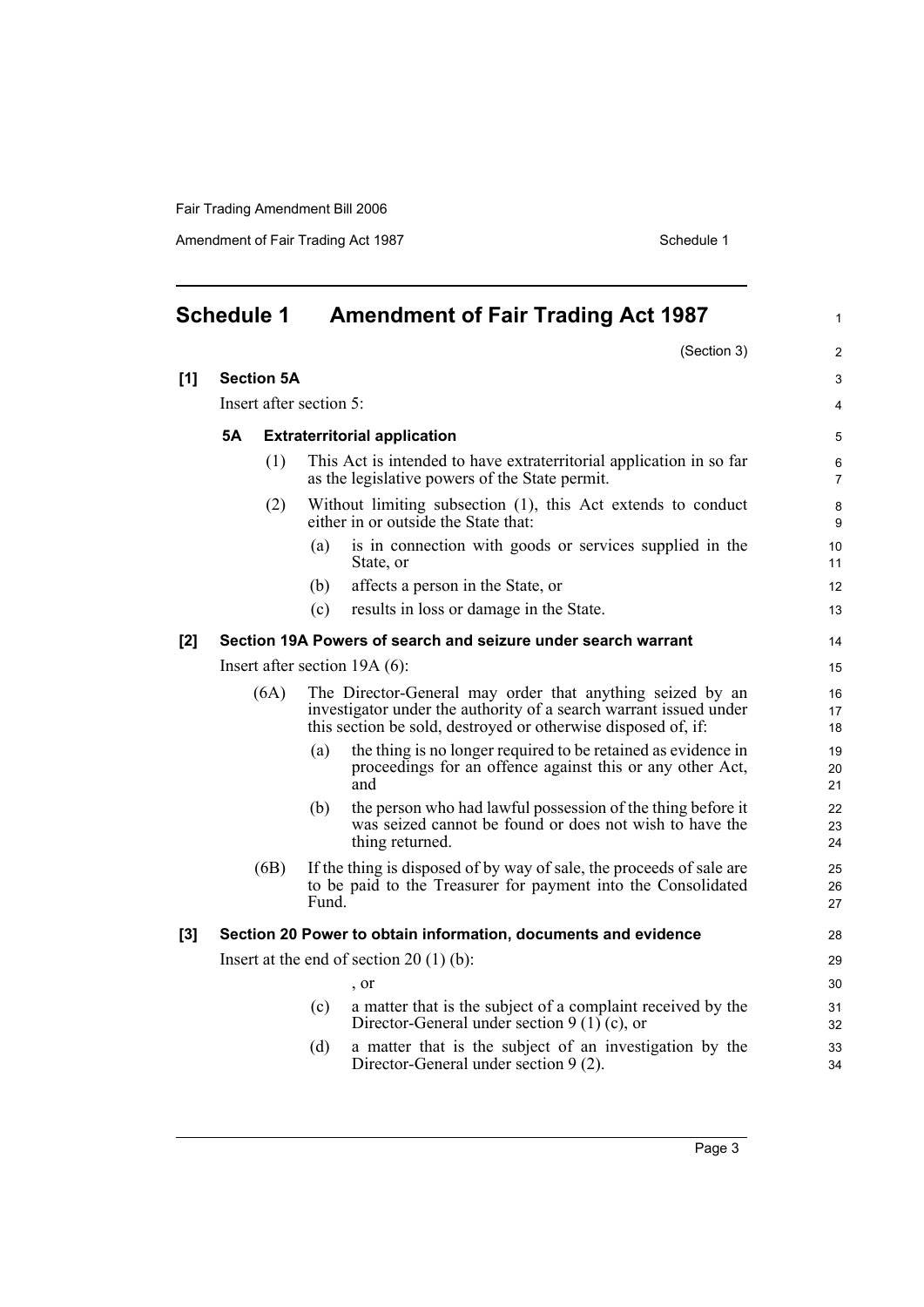Schedule 1 Amendment of Fair Trading Act 1987

| [4]    | <b>Section 20 (2)</b>                                                                                                                                                                                                                                                                                           | 1                          |
|--------|-----------------------------------------------------------------------------------------------------------------------------------------------------------------------------------------------------------------------------------------------------------------------------------------------------------------|----------------------------|
|        | Insert "or the Director-General" after "An investigator".                                                                                                                                                                                                                                                       | $\overline{c}$             |
| [5]    | Section 20 (2) (a) and (b)                                                                                                                                                                                                                                                                                      | 3                          |
|        | Insert "or the Director-General" after "an investigator" wherever occurring.                                                                                                                                                                                                                                    | 4                          |
| [6]    | Section 20 (6) and (7)                                                                                                                                                                                                                                                                                          | 5                          |
|        | Insert after section $20(5)$ :                                                                                                                                                                                                                                                                                  | 6                          |
|        | (6)<br>Despite section 8 of this Act, the Director-General may only<br>delegate his or her functions under this section to a person who is<br>an officer.                                                                                                                                                       | 7<br>8<br>9                |
|        | If requested to do so by a person required to comply with a notice<br>(7)<br>given under this section by a delegate of the Director-General, the<br>delegate must provide the person with evidence of that person's<br>identity and evidence of the delegation that enables the delegate<br>to give the notice. | 10<br>11<br>12<br>13<br>14 |
| [7]    | <b>Section 25B Membership</b>                                                                                                                                                                                                                                                                                   | 15                         |
|        | Insert "not less than 6, but not more than" before "16 members" in<br>section $25B(1)$ .                                                                                                                                                                                                                        | 16<br>17                   |
| [8]    | Section 25B (2) (b)                                                                                                                                                                                                                                                                                             | 18                         |
|        | Insert "not less than 5, but not more than" before "15 persons".                                                                                                                                                                                                                                                | 19                         |
| [9]    | Part 2, Division 6, heading                                                                                                                                                                                                                                                                                     | 20                         |
|        | Omit "Trade" from the heading to Division 6 of Part 2.                                                                                                                                                                                                                                                          | 21                         |
|        | Insert instead "Vehicle Industry".                                                                                                                                                                                                                                                                              | 22                         |
| $[10]$ | Part 2, Division 6                                                                                                                                                                                                                                                                                              | 23                         |
|        | Omit "Trade" wherever occurring from the Division.                                                                                                                                                                                                                                                              | 24                         |
|        | Insert instead "Vehicle Industry".                                                                                                                                                                                                                                                                              | 25                         |
| $[11]$ | <b>Section 25E Membership</b>                                                                                                                                                                                                                                                                                   | 26                         |
|        | Insert "not less than 6, but not more than" before "16 members" in<br>section $25E(1)$ .                                                                                                                                                                                                                        | 27<br>28                   |
| $[12]$ | Section 25E (2) (b)                                                                                                                                                                                                                                                                                             | 29                         |
|        | Insert "not less than 5, but not more than" before "15 other persons".                                                                                                                                                                                                                                          | 30                         |
|        |                                                                                                                                                                                                                                                                                                                 |                            |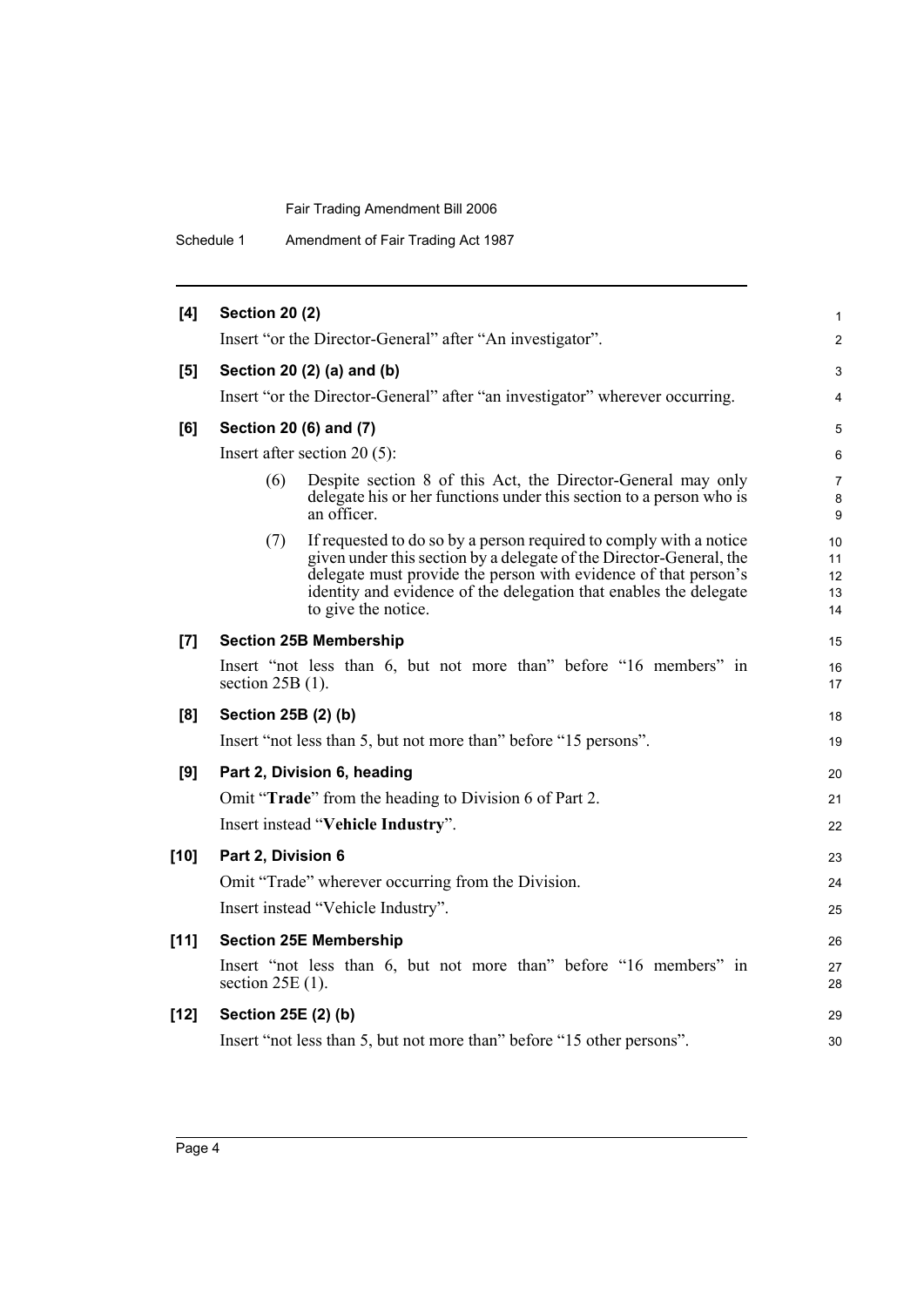| $[13]$ | <b>Section 25H Membership</b>                                                                                                                                                               |     |                                                                                                                                                 |  |  |  |  | $\mathbf{1}$        |
|--------|---------------------------------------------------------------------------------------------------------------------------------------------------------------------------------------------|-----|-------------------------------------------------------------------------------------------------------------------------------------------------|--|--|--|--|---------------------|
|        | Insert "not less than 6, but not more than" before "16 members" in<br>section $25H(1)$ .                                                                                                    |     |                                                                                                                                                 |  |  |  |  | $\overline{2}$<br>3 |
| $[14]$ | Section 25H (2) (b)                                                                                                                                                                         |     |                                                                                                                                                 |  |  |  |  | $\overline{4}$      |
|        | Insert "not less than 5, but not more than" before "15 persons".                                                                                                                            |     |                                                                                                                                                 |  |  |  |  | 5                   |
| $[15]$ | <b>Section 25N Membership</b>                                                                                                                                                               |     |                                                                                                                                                 |  |  |  |  | 6                   |
|        | Insert "not less than 6, but not more than" before "16 members" in<br>section $25N(1)$ .                                                                                                    |     |                                                                                                                                                 |  |  |  |  | $\overline{7}$<br>8 |
| $[16]$ | Section 25N (2) (b)                                                                                                                                                                         |     |                                                                                                                                                 |  |  |  |  | 9                   |
|        | Insert "not less than 5, but not more than" before "15 persons".                                                                                                                            |     |                                                                                                                                                 |  |  |  |  | 10                  |
| $[17]$ | Section 58 Assertion of right to payment for unsolicited goods or<br>services, or for making entry in directory                                                                             |     |                                                                                                                                                 |  |  |  |  | 11<br>12            |
|        | Omit "and not stating as prominently (or more prominently) that no claim is<br>made to the payment, or to payment of the price or charge, as the case may be"<br>from section 58 $(5)$ (e). |     |                                                                                                                                                 |  |  |  |  | 13<br>14<br>15      |
|        | Insert instead ", and the invoice or document does not contain a warning<br>statement complying with subsection (5A)".                                                                      |     |                                                                                                                                                 |  |  |  |  | 16<br>17            |
| $[18]$ | Section 58 (5A)                                                                                                                                                                             |     |                                                                                                                                                 |  |  |  |  | 18                  |
|        | Insert after section 58 $(5)$ :                                                                                                                                                             |     |                                                                                                                                                 |  |  |  |  | 19                  |
|        | (5A)                                                                                                                                                                                        |     | For the purposes of subsection $(5)$ (e), a warning statement must:                                                                             |  |  |  |  | 20                  |
|        |                                                                                                                                                                                             | (a) | be printed in upper case and a type not smaller than 18<br>point and be located at the top of the first page of the<br>invoice or document, and |  |  |  |  | 21<br>22<br>23      |
|        |                                                                                                                                                                                             | (b) | state "THIS IS NOT A BILL. YOU ARE NOT<br>REQUIRED TO PAY ANY MONEY.".                                                                          |  |  |  |  | 24<br>25            |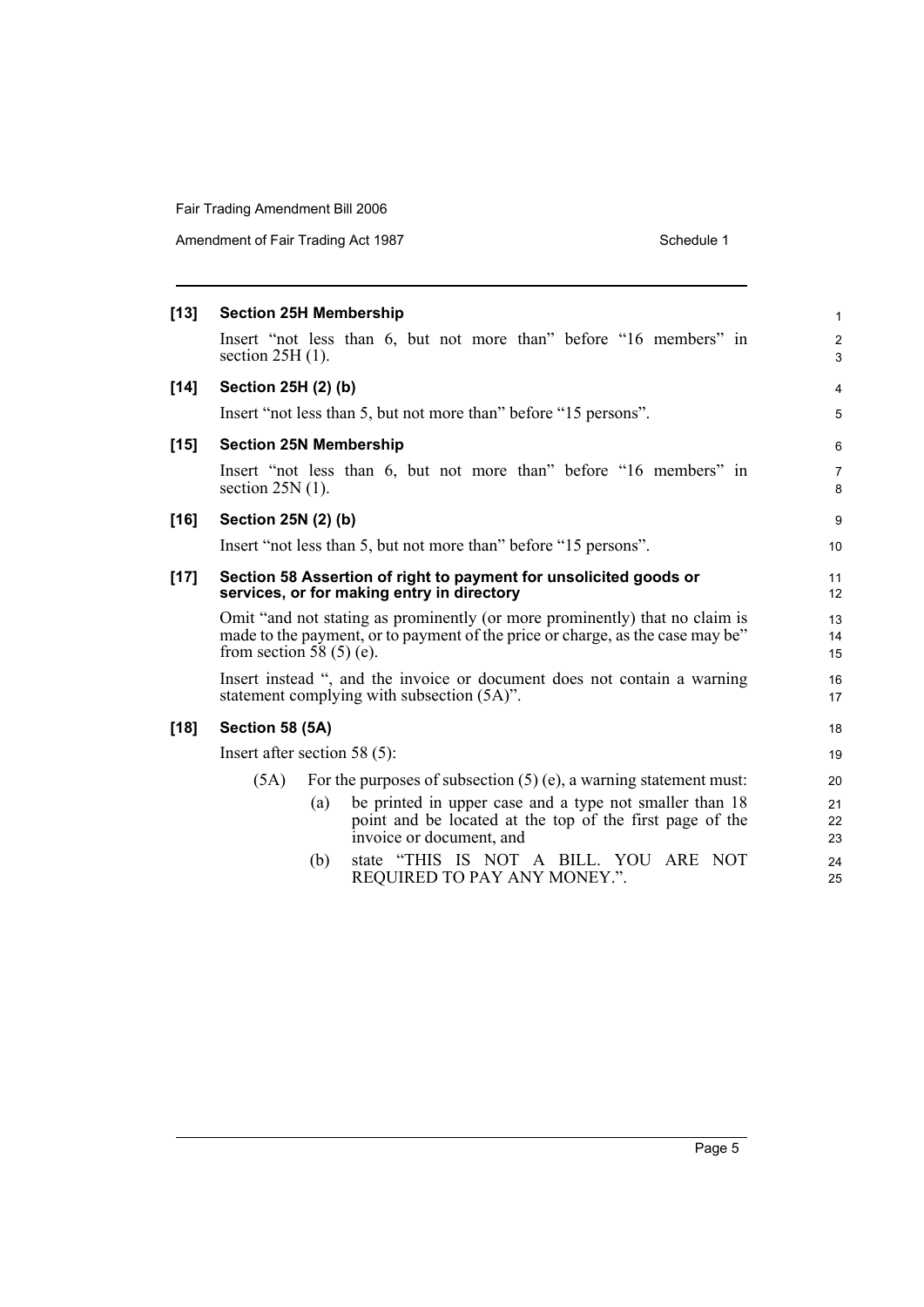Schedule 1 Amendment of Fair Trading Act 1987

### **[19] Section 58A**

Insert after section 58:

#### **58A Assertion of right to payment for unauthorised advertisements**

(1) A person must not, in trade or commerce, assert a right to payment from another person for an advertisement relating to the other person, or the profession, business, trade or occupation of the other person placed in a publication, unless the person asserting the right knows, or has reasonable cause to believe, that the other person has authorised in writing the placement of the advertisement.

1  $\mathfrak{p}$ 

- (2) A person is not liable to make any payment to another person, and is entitled to recover by action in a court of competent jurisdiction against another person any payment made by the person to the other person, in full or part satisfaction of a charge for the placement of any such advertisement unless the first-mentioned person has authorised in writing the placement of the advertisement.
- (3) For the purposes of this section, a person is taken to assert a right to a payment if that person:
	- (a) makes a demand for the payment or asserts a present or prospective right to the payment, or
	- (b) threatens to bring any legal proceedings with a view to obtaining the payment, or
	- (c) places or causes to be placed on a list of debtors or defaulters the name of the person against whom the right to payment is being asserted, or threatens to do so, with a view to obtaining the payment, or
	- (d) invokes or causes to be invoked any other collection procedure, or threatens to do so, with a view to obtaining the payment, or
	- (e) sends any invoice or other document stating the amount of the payment or setting out the charge for the placing of the advertisement, and the invoice or document does not contain a warning statement complying with subsection (4).
- (4) For the purposes of subsection  $(3)$  (e), a warning statement must:
	- (a) be printed in upper case and a type not smaller than 18 point and be located at the top of the first page of the invoice or document, and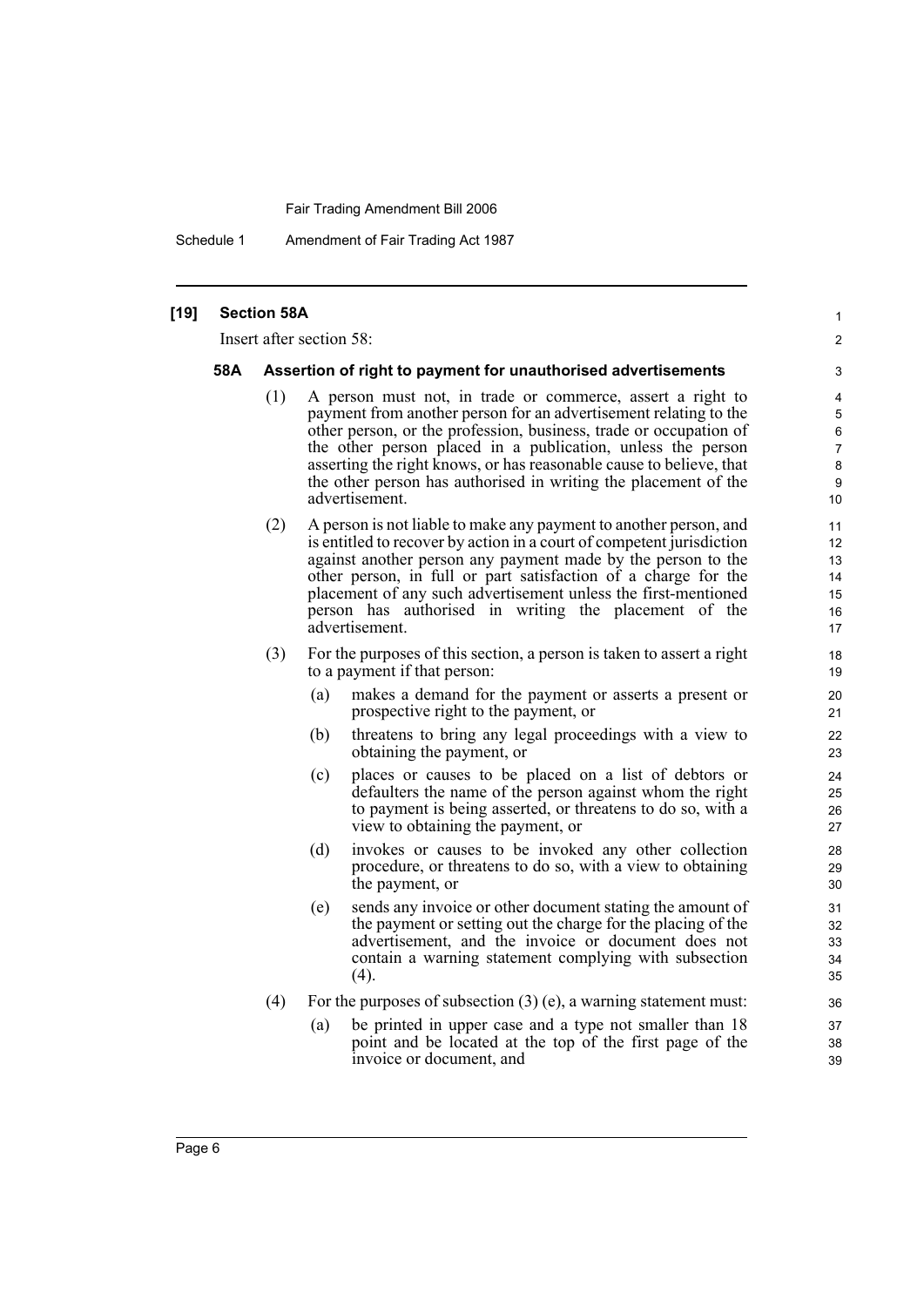Amendment of Fair Trading Act 1987 Schedule 1

|     | (b) |       | state "THIS IS NOT A BILL. YOU ARE NOT<br>REQUIRED TO PAY ANY MONEY.".                                                                                                                                     | 1<br>$\overline{c}$      |
|-----|-----|-------|------------------------------------------------------------------------------------------------------------------------------------------------------------------------------------------------------------|--------------------------|
| (5) | if: |       | For the purposes of this section, a person is taken to have given<br>written authorisation for the placement of an advertisement only                                                                      | 3<br>4<br>$\mathbf 5$    |
|     | (a) |       | a document authorising the placing of the advertisement<br>has been signed by the person or by another person (not<br>being the publisher) authorised by that person, and                                  | 6<br>$\overline{7}$<br>8 |
|     | (b) |       | a copy of the signed document has been given to the person<br>before the right to payment of a charge is asserted, and                                                                                     | 9<br>10                  |
|     | (c) |       | the document specifies:                                                                                                                                                                                    | 11                       |
|     |     | (i)   | the name of the publication, the area of circulation<br>of the publication and the total number of copies of<br>the publication to be circulated, and                                                      | 12<br>13<br>14           |
|     |     | (ii)  | the name and business address of the publisher, and                                                                                                                                                        | 15                       |
|     |     | (iii) | the name and address of the person on whose behalf<br>the publication is published, and                                                                                                                    | 16<br>17                 |
|     |     | (iv)  | particulars of the advertisement, and                                                                                                                                                                      | 18                       |
|     |     | (v)   | the date or dates on which the advertisement is to<br>appear in the publication, and                                                                                                                       | 19<br>20                 |
|     |     | (vi)  | the amount of the charge for the placement of the<br>advertisement or the basis on which the charge is, or<br>is to be, calculated.                                                                        | 21<br>22<br>23           |
| (6) |     |       | For the purposes of this section, an invoice or other document<br>purporting to have been sent by or on behalf of a person is taken<br>to have been sent by the person unless the contrary is established. | 24<br>25<br>26           |
| (7) |     |       | This section does not apply to a publication that is published by<br>a person if the person is:                                                                                                            | 27<br>28                 |
|     | (a) |       | a large proprietary company or a subsidiary of such a<br>company or a listed corporation or a subsidiary of such a<br>corporation, or                                                                      | 29<br>30<br>31           |
|     | (b) |       | the publisher of any publication that has an audited<br>circulation of 10,000 copies or more per week, or a person<br>which is a related body corporate to such a person, or                               | 32<br>33<br>34           |
|     | (c) |       | a servant of the Crown, a body corporate which represents<br>the Crown or a local council, or                                                                                                              | 35<br>36                 |
|     | (d) |       | any other person prescribed by the regulations.                                                                                                                                                            | 37                       |

(d) any other person prescribed by the regulations.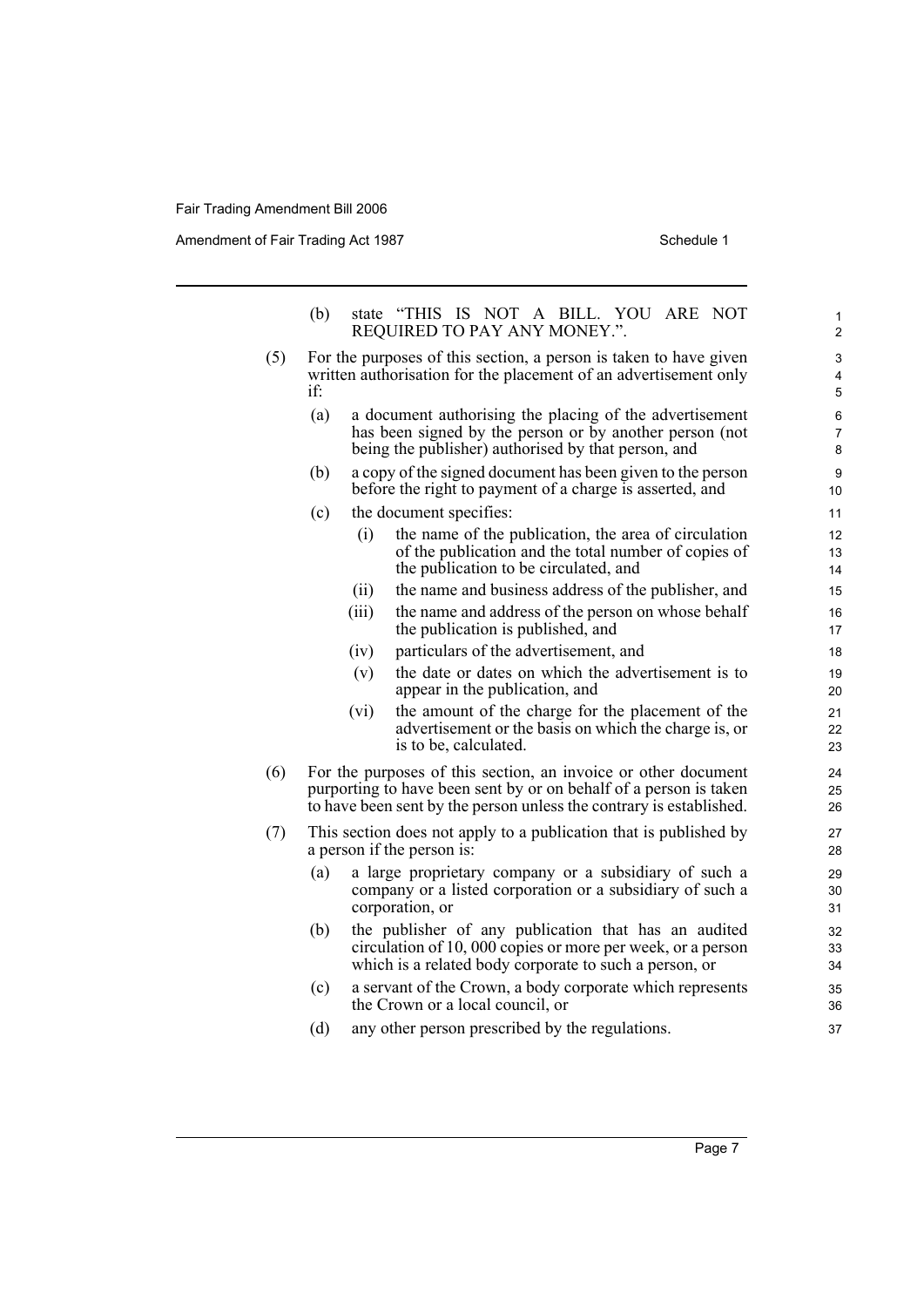Schedule 1 Amendment of Fair Trading Act 1987

- (8) In a proceeding against a person in respect of a contravention of this section, the burden lies on the defendant of proving that the defendant knew or had reasonable cause to believe that the other person had authorised the placement of the advertisement.
- (9) In this section:

*audited circulation* in relation to a publication, means the circulation of that publication as confirmed by the most recent audit of the publication by a body approved by the Director-General.

*large proprietary company* has the same meaning as in the *Corporations Act 2001* of the Commonwealth.

*listed corporation* has the same meaning as in the *Corporations Act 2001* of the Commonwealth.

*subsidiary* has the same meaning as in the *Corporations Act 2001* of the Commonwealth.

(10) This section does not apply in relation to the making of an entry in a directory.

#### **[20] Section 93**

Insert after section 92:

#### **93 Disposal of property**

- (1) The Director-General may order that anything that the Director-General has obtained in the course of an investigation under this Act (other than anything seized by an investigator under the authority of a search warrant issued under section 19A) be sold, destroyed or otherwise disposed of, if:
	- (a) the thing is not required to be retained as evidence in proceedings for an offence against this or any other Act, and
	- (b) the person who had lawful possession of the thing before it came into the Director-General's possession cannot be found or does not wish to have the thing returned.
- (2) If the thing is disposed of by way of sale, the proceeds of sale are to be paid to the Treasurer for payment into the Consolidated Fund.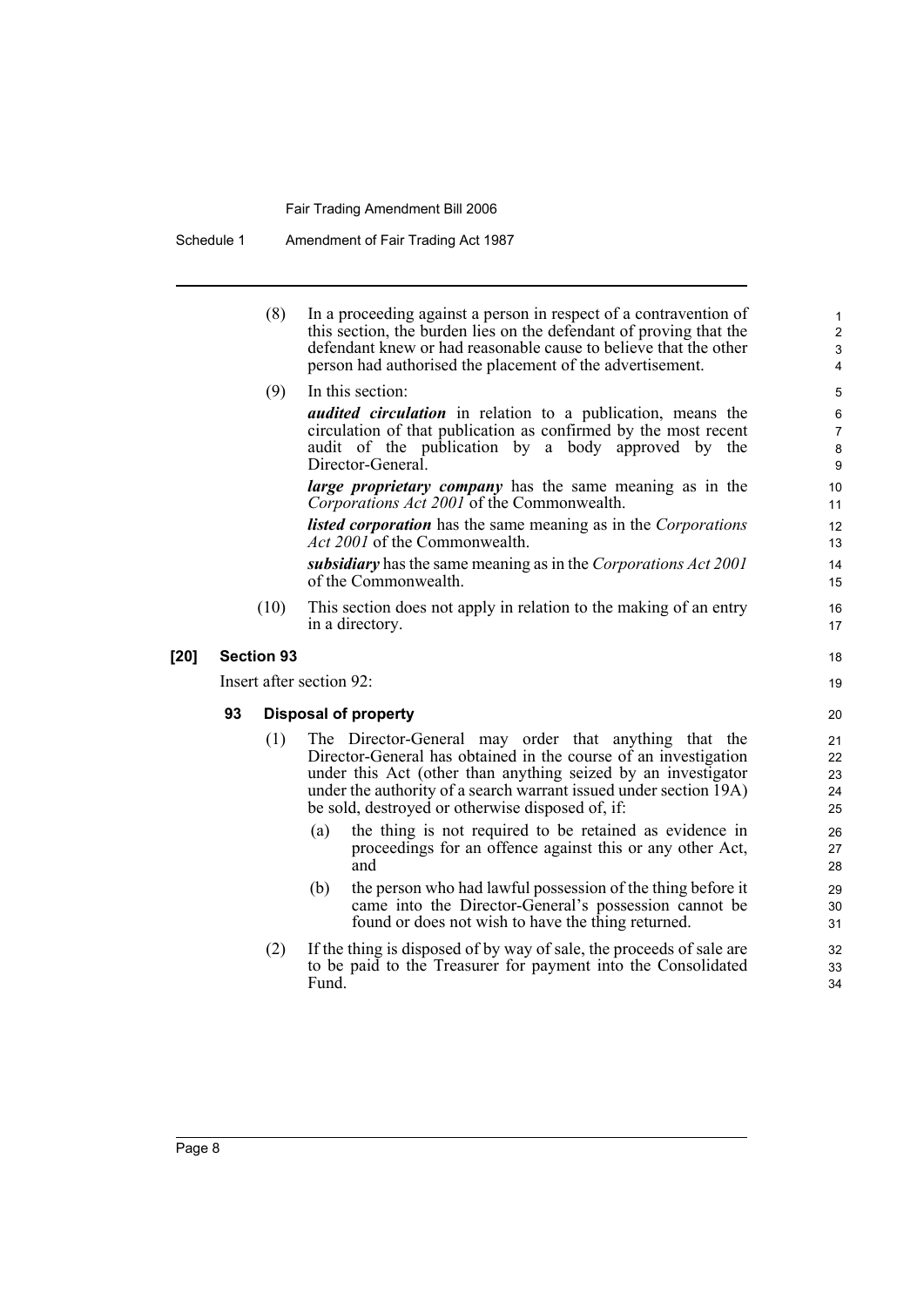Amendment of Fair Trading Act 1987 Schedule 1

| [21] |                                              |                   | <b>Schedule 5 Savings and transitional provisions</b>                                                                                                                                                                                     | $\mathbf{1}$                  |  |  |
|------|----------------------------------------------|-------------------|-------------------------------------------------------------------------------------------------------------------------------------------------------------------------------------------------------------------------------------------|-------------------------------|--|--|
|      | Insert in appropriate order in the Schedule: |                   |                                                                                                                                                                                                                                           |                               |  |  |
|      | 11G                                          |                   | <b>Fair Trading Amendment Act 2006</b>                                                                                                                                                                                                    | 3                             |  |  |
|      |                                              | (1)               | A person who, immediately before the commencement of<br>Schedule 1 [10] to the Fair Trading Amendment Act 2006, held<br>office as a member of the Motor Trade Advisory Council ceases<br>to hold office on that commencement.             | 4<br>5<br>6<br>$\overline{7}$ |  |  |
|      |                                              | (2)               | A person who ceases to hold office because of this clause is not<br>entitled to any remuneration or compensation because of so<br>ceasing to hold office.                                                                                 | 8<br>9<br>10                  |  |  |
|      |                                              | (3)               | A reference in any Act (other than this Act) or in any instrument<br>made under any Act to the Motor Trade Advisory Council is to<br>be read as a reference to the Motor Vehicle Industry Advisory<br>Council established under this Act. | 11<br>12<br>13<br>14          |  |  |
| [22] |                                              | <b>Schedule 5</b> |                                                                                                                                                                                                                                           | 15                            |  |  |
|      |                                              |                   | Insert at the end of clause $12(1)$ to the Schedule:                                                                                                                                                                                      | 16                            |  |  |
|      |                                              |                   | <i>Fair Trading Amendment Act 2006</i> (but only to the extent that it<br>amends this Act)                                                                                                                                                | 17<br>18                      |  |  |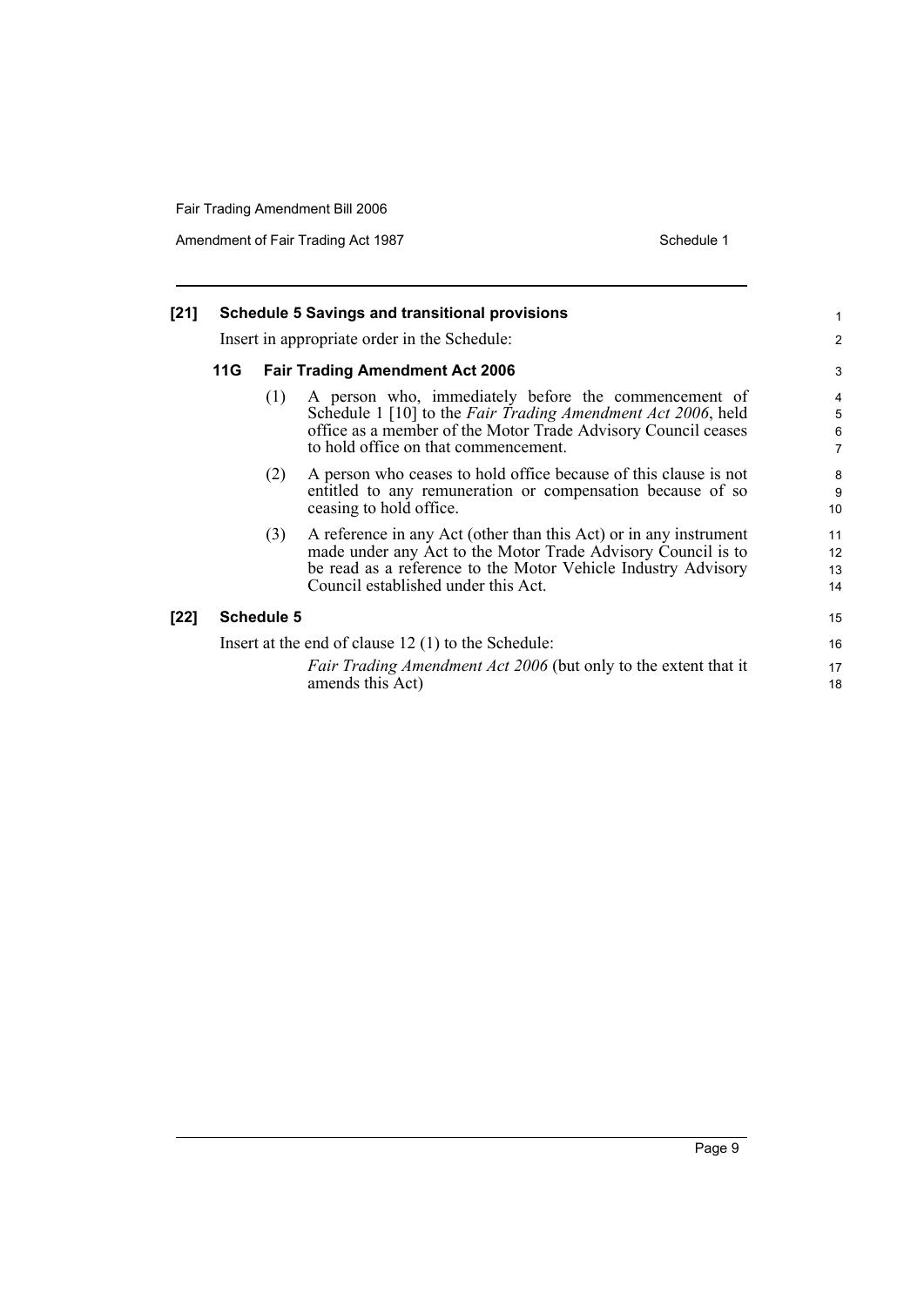### <span id="page-17-0"></span>**Schedule 2 Amendment of Motor Vehicle Repairs Act 1980**

|       | (Section 4)                                                                                                                                                                                                                                                                                                                            | 3                                |
|-------|----------------------------------------------------------------------------------------------------------------------------------------------------------------------------------------------------------------------------------------------------------------------------------------------------------------------------------------|----------------------------------|
| [1]   | <b>Section 4 Definitions</b>                                                                                                                                                                                                                                                                                                           | $\overline{4}$                   |
|       | Omit the definitions of <i>committee</i> , <i>Council</i> and <i>member</i> from section 4 (1).                                                                                                                                                                                                                                        | 5                                |
| [2]   | Sections 9, 10, 13 and 84 (1) (b) and (c) and Schedule 1                                                                                                                                                                                                                                                                               | 6                                |
|       | Omit the provisions.                                                                                                                                                                                                                                                                                                                   | $\overline{7}$                   |
| $[3]$ | <b>Section 70</b>                                                                                                                                                                                                                                                                                                                      | 8                                |
|       | Omit the section. Insert instead:                                                                                                                                                                                                                                                                                                      | 9                                |
|       | 70<br><b>Delegation</b>                                                                                                                                                                                                                                                                                                                | 10                               |
|       | The Authority may delegate the exercise of any function of the<br>Authority under this or any other Act (other than this power of<br>delegation) to any person employed under Chapter 1A of the<br>Public Sector Employment and Management Act 2002 in the<br>Government Service to enable the Authority to exercise its<br>functions. | 11<br>12<br>13<br>14<br>15<br>16 |
| [4]   | <b>Section 84 Protection from liability</b>                                                                                                                                                                                                                                                                                            | 17                               |
|       | Omit "member," from section 84 (1).                                                                                                                                                                                                                                                                                                    | 18                               |
| [5]   | <b>Section 84 (3)</b>                                                                                                                                                                                                                                                                                                                  | 19                               |
|       | Omit "member or other" wherever occurring.                                                                                                                                                                                                                                                                                             | 20                               |
| [6]   | <b>Schedule 5 Savings and transitional provisions</b>                                                                                                                                                                                                                                                                                  | 21                               |
|       | Insert at the end of clause 1 (1) to the Schedule:                                                                                                                                                                                                                                                                                     | 22                               |
|       | <i>Fair Trading Amendment Act 2006</i> (but only to the extent that it<br>amends this Act)                                                                                                                                                                                                                                             | 23<br>24                         |

1 2